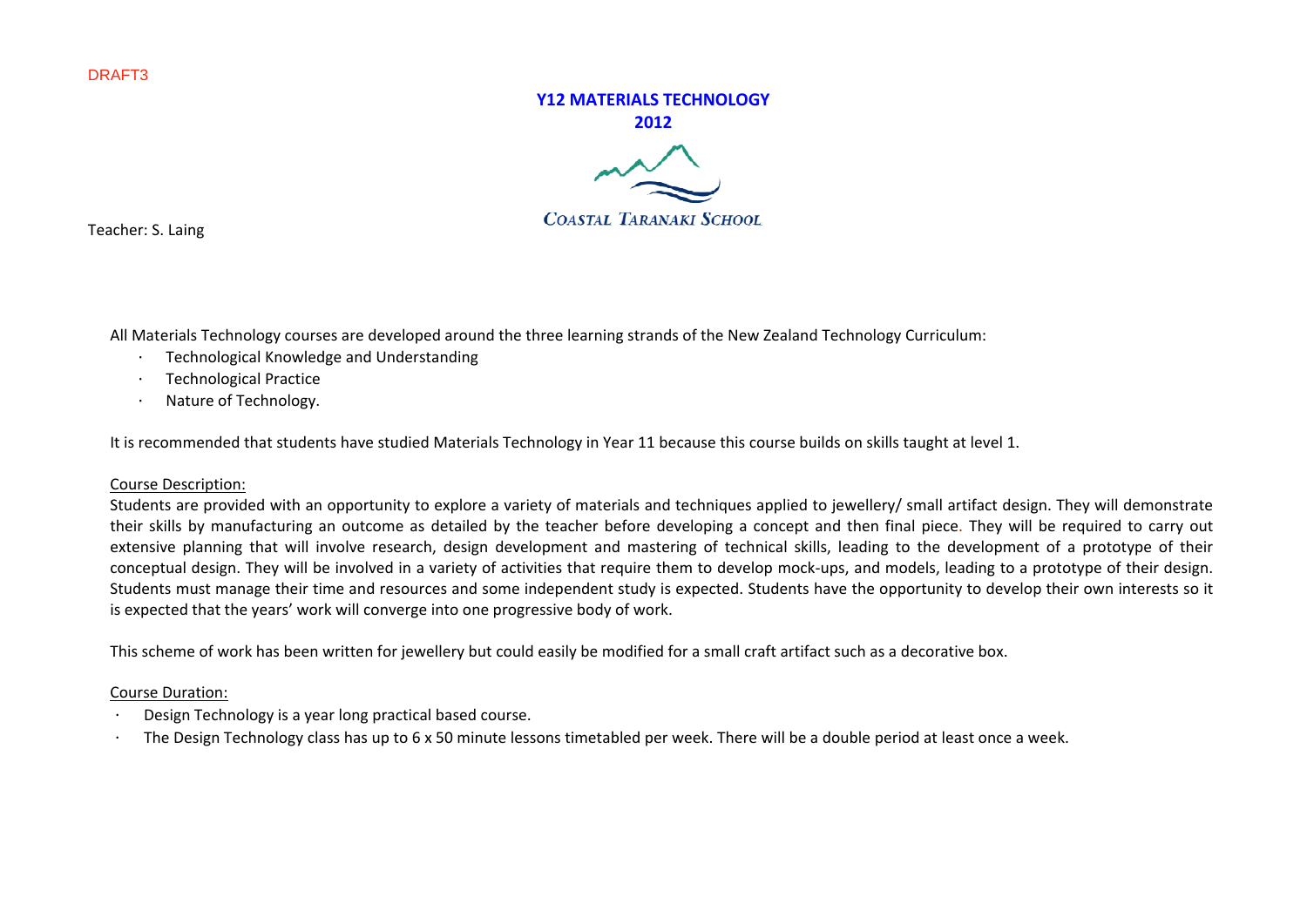## **Course Design**

All strands of the Technology Curriculum will be integrated into the years' work.

| Achievement Objectives and Learning Outcomes at Level 7 of NZC                                                                                                                                                                                                                                                                                                                                                                                                                                                                                                                                                                                                                                                                                                                                                                                                                                                                                                                                                                                                                                                                                                                           |                                                                                                                                                                                                                                                                                                                                                                                                                                                                                                                                                                                                                                                                                                                                                                                                                                                                                                                                                                                                                                                                                                                                                                                                                                                                                                                                                                                                                                                                                                                                                                                                                                                                                                                                                                                                                                                                                                                                                                                                                                                                                                                                                                                                                                                                                                                                                                                                                                                                                                                                                                                                                                                                                                                                                                                               |  |  |  |  |  |
|------------------------------------------------------------------------------------------------------------------------------------------------------------------------------------------------------------------------------------------------------------------------------------------------------------------------------------------------------------------------------------------------------------------------------------------------------------------------------------------------------------------------------------------------------------------------------------------------------------------------------------------------------------------------------------------------------------------------------------------------------------------------------------------------------------------------------------------------------------------------------------------------------------------------------------------------------------------------------------------------------------------------------------------------------------------------------------------------------------------------------------------------------------------------------------------|-----------------------------------------------------------------------------------------------------------------------------------------------------------------------------------------------------------------------------------------------------------------------------------------------------------------------------------------------------------------------------------------------------------------------------------------------------------------------------------------------------------------------------------------------------------------------------------------------------------------------------------------------------------------------------------------------------------------------------------------------------------------------------------------------------------------------------------------------------------------------------------------------------------------------------------------------------------------------------------------------------------------------------------------------------------------------------------------------------------------------------------------------------------------------------------------------------------------------------------------------------------------------------------------------------------------------------------------------------------------------------------------------------------------------------------------------------------------------------------------------------------------------------------------------------------------------------------------------------------------------------------------------------------------------------------------------------------------------------------------------------------------------------------------------------------------------------------------------------------------------------------------------------------------------------------------------------------------------------------------------------------------------------------------------------------------------------------------------------------------------------------------------------------------------------------------------------------------------------------------------------------------------------------------------------------------------------------------------------------------------------------------------------------------------------------------------------------------------------------------------------------------------------------------------------------------------------------------------------------------------------------------------------------------------------------------------------------------------------------------------------------------------------------------------|--|--|--|--|--|
| Students will:<br>TP: BRIEF DEVELOPMENT<br>Justify the nature of an intended outcome in relation to the issue to be resolved and justify specifications in<br>terms of key stakeholder feedback and wider community considerations.<br>TP: PLANNING FOR PRACTICE<br>Students will:<br>Critically analyse their own and others' past and current planning and management practices in order to<br>develop and employ project management practices that will ensure the effective development of an<br>outcome to completion.<br>TP: OUTCOME DEVELOPMENT AND EVALUATION<br>Students will:<br>Critically analyse their own and others' outcomes and evaluative practices to inform the development of<br>ideas for feasible outcomes. Undertake a critical evaluation that is informed by ongoing experimentation and<br>functional modelling, stakeholder feedback, and trialling in the physical and social environments. Use the<br>information gained to select, justify, and develop an outcome. Evaluate this outcome's fitness for purpose<br>against the brief. Justify the evaluation using feedback from stakeholders and demonstrating a critical<br>understanding of the issue. | TP: BRIEF DEVELOPMENT<br>Students can:<br>explore the context to select an issue<br>identify a need or opportunity relevant to their<br>selected issue<br>establish a conceptual statement that justifies the nature of the outcome and why such an outcome<br>should be developed with reference to the issue it is addressing<br>establish the specifications for an outcome using stakeholder feedback, and based on the nature of the<br>outcome required to address the need or opportunity, consideration of the environment in which the<br>outcome will be situated, and resources available<br>communicate specifications that allow an outcome to be evaluated as fit for purpose<br>- justify the specifications in terms of stakeholder feedback, and the nature of the outcome required to<br>address the need or opportunity, consideration of the environment in which<br>the outcome will be situated, and resources available.<br>TP: PLANNING FOR PRACTICE Students can:<br>- critically analyse existing planning tools and project management practices to inform the selection of<br>planning tools appropriate for the technological practice to be undertaken, and for recording evidence to<br>support any revisions to planning<br>use planning tools to set achievable goals, manage all resources, plan critical review points, and revise<br>goal and resources as necessary to ensure the effective completion of an outcome<br>use planning tools to provide evidence for any revisions made at critical review points and justifies the<br>appropriateness of planning tools used.<br>TP: OUTCOME DEVELOPMENT AND EVALUATION<br>Students can:<br>generate design ideas that are informed by research and critical analysis of existing outcomes<br>develop design ideas for outcomes that are justified as feasible with evidence gained through functional<br>modelling<br>critically analyse evaluative practices used when functional modelling to inform own functional modelling<br>undertake functional modelling to evaluate design ideas and develop and test a conceptual design to<br>provide evidence of the proposed outcome's ability to be fit for purpose<br>evaluate suitability of materials/components, based on their performance properties, to select those<br>appropriate for use in the production of a feasible outcome<br>• undertake prototyping to gain specific evidence of an outcome's fitness for purpose and use this to<br>justify any decisions to refine, modify and/or accept the outcome as final • use stakeholder feedback and<br>an understanding of the physical and social requirements of where the outcome will be situated to<br>support and justify key design decisions and evaluations of fitness for purpose. |  |  |  |  |  |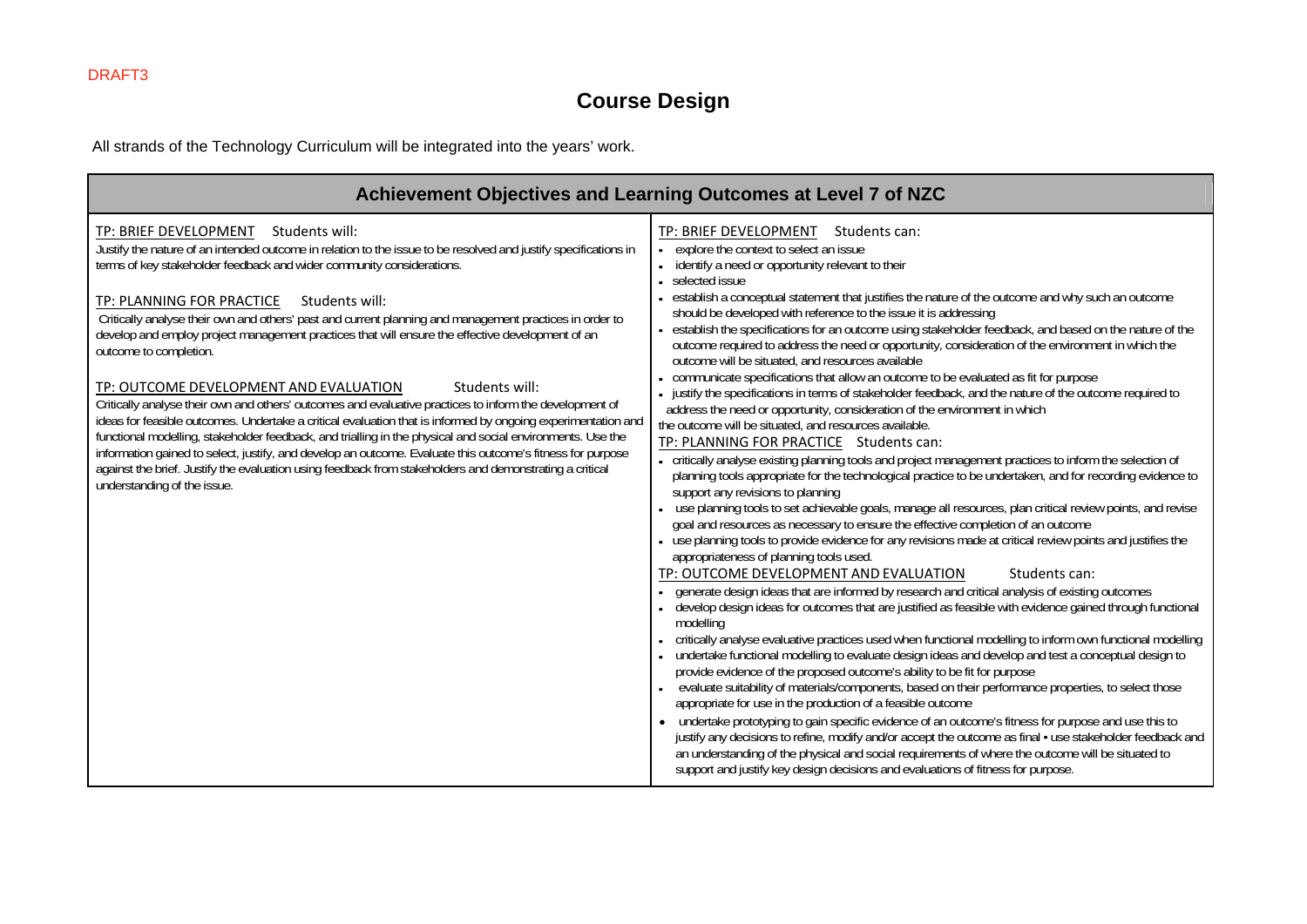#### **Achievement Objectives and Learning Outcomes at Level 7 of NZC**  TK: TECHNOLOGICAL PRODUCTS Students will: Understand the concepts and processes employed in materials evaluation and the implications of these for design, development, maintenance, and disposal of technological products. TK: TECHNOLOGICAL MODELLING Students will: Understand how the "should" and "could" decisions in technological modelling rely on an understanding of how evidence can change in value across contexts and how different tools are used to ascertain and mitigate risk. TK: TECHNOLOGICAL SYSTEMS Students will: Understand the concepts of redundancy and reliability and their implications for the design, development, and maintenance of technological systems. TK: TECHNOLOGICAL PRODUCTS Students can: • discuss a range of subjective and objective evaluative procedures used to determine the suitability of materials and describe the underpinning concepts and processes involved in particular procedures • discuss examples of material evaluation procedures undertaken to support material selection decisions and justify the appropriateness of these procedures • discuss examples to explain how material evaluation impacted on design and development decisions • discuss examples to explain how material evaluation impacted on maintenance and disposal decisions. TK: TECHNOLOGICAL MODELLING Students can: • discuss examples to illustrate why the status of evidence gained from technological modelling might change across contexts • explain why different people accept different types of evidence as valid and how this impacts on technological modelling • explain the role of technological modelling in ascertaining and mitigating risk • describe examples to illustrate the strengths and weaknesses of technological modelling for risk mitigation. TK: TECHNOLOGICAL SYSTEMS Students can: • explain the concept of redundancy in relation to technological systems • discuss examples of particular technological systems to illustrate how factors related to redundancy impacted on system design, development, and/or maintenance decisions. • explain the concept of reliability in relation to technological systems • discuss examples of particular technological systems to illustrate how factors related to reliability impacted on system design, development, and/or maintenance decisions. NOT: CHARACTERISTICS OF TECHNOLOGY Students will: Understand the implications of ongoing contestation and competing priorities for complex and innovative decision making in technological development. NOT: CHARACTERISTICS OF TECHNOLOGICAL OUTCOMES Students will: Understand that technological outcomes are a resolution of form and function priorities and that malfunction affects how people view and accept outcomes. NOT: CHARACTERISTICS OF TECHNOLOGY Students can: • discuss examples to illustrate how socio-cultural factors influence technology and in turn technology influences socio-cultural factors in complex and ongoing ways • explain technology as a field of on-going contestation and why competing priorities arise • explain how influences and priorities have been managed in technological decisions of the past • explain how critical evaluation, informed creativity and boundary pushing impacts on technological development and public views of technology NOT: CHARACTERISTICS OF TECHNOLOGICAL OUTCOMES Students can: • explain how malfunction can impact on the design and/ or manufacture of similar and related technological outcomes • justify how the design elements appear to have been prioritised in technological outcomes • justify the fitness for purpose of technological outcomes in terms of their physical and functional nature and socio-technological environment/s they are used within.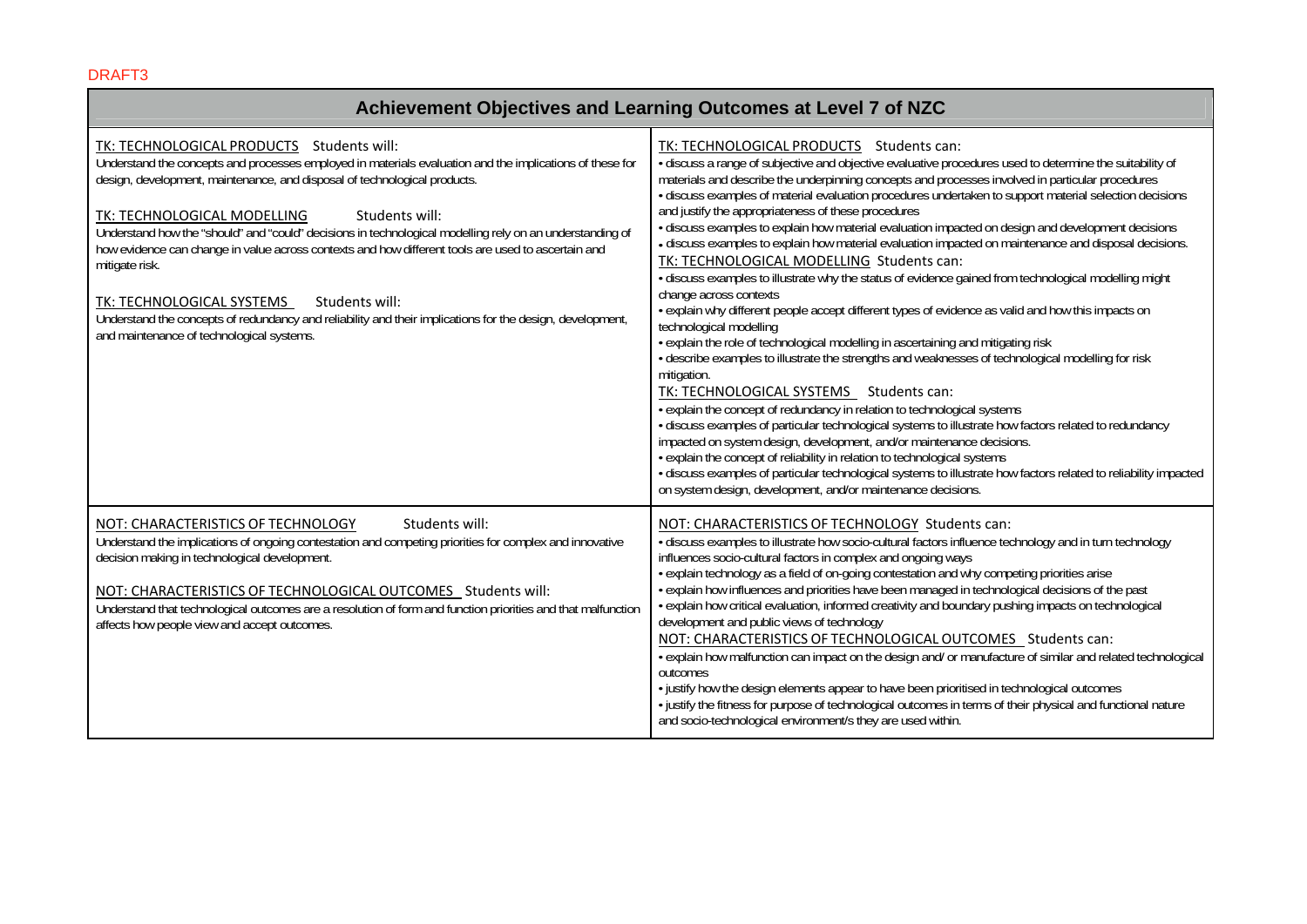## **Standards to be assessed over the year offer a possible 22 internal credits & 4 external credits.**

## **Construction and Mechanical Technologies:**

• 2.20, 91344 v1 (6 internal credits) : Implement advanced procedures using resistant materials to make a specified product with special features.

## **Generic Technology:**

- 2.2, 91355 v1 (4 internal credits): Select and use planning tools to manage the development of an outcome
- 2.3, 91356 v1 (6 internal credits): Develop an conceptual design for an outcome.
- 2.4, 91357 v1 (6 internal credits): Undertake effective development to make and trial an prototype.
- 2.6, 91359 v1 (4 external credits): Demonstrate understanding of the role of material evaluation in product development. (optional)

| Term 1                                                                                                                                                                                                                     | Term 2                                                                              |                                                                                              | Term 3                                                                                                                         |  | Term 4                                                      |  |
|----------------------------------------------------------------------------------------------------------------------------------------------------------------------------------------------------------------------------|-------------------------------------------------------------------------------------|----------------------------------------------------------------------------------------------|--------------------------------------------------------------------------------------------------------------------------------|--|-------------------------------------------------------------|--|
| Introduction to advanced jewellery<br>skills & concepts: planning, product<br>analysis.                                                                                                                                    | Material and product analysis<br>Drawing and modelling.<br>Stakeholder involvement. |                                                                                              | Planning, development of ideas and<br>techniques. Prototyping. Evaluation.                                                     |  | Complete portfolio and evaluations.<br><b>Essay writing</b> |  |
| 2.3, 91356 v1 (6i): Develop an<br>2.20, 91344 v1 6 cr (i) : Implement advanced procedures<br>conceptual design for an outcome<br>using resistant materials to make a specified product with<br>(B)<br>special features (A) |                                                                                     | 2.4, 91357 v1 (6i): Undertake<br>effective development to make and<br>trial a prototype. (C) |                                                                                                                                |  |                                                             |  |
| 2.2, 91355 v1 (4i): Select and use planning tools to manage the development of an<br>outcome                                                                                                                               |                                                                                     |                                                                                              | 2.6, 91359 v1 (4e): Demonstrate<br>understanding of the role of material evaluation<br>in product development. (optional). (E) |  |                                                             |  |

## Course objectives/ Learning outcomes.

Students will:

- •Develop Y12 practical skills competency : advanced procedures and skills in construction and decorative jewellery techniques and processes.
- •Improve competency in using specialist jewellery making tools and equipment.
- •Develop understanding of the importance of functional modeling (mock-ups, materials selection, testing, techniques, and sketching......)
- •Develop skills in freehand sketching and rendering and use these skills to communicate design ideas.
- •Develop mock‐ups to demonstrate proficiency and skill.
- •Develop skills to an advanced level in jewellery making techniques, for example: measuring, marking, cutting, shaping, joining, texturing, colouring, finishing.
- •Research to explore ideas, link to current artists, and of materials and techniques.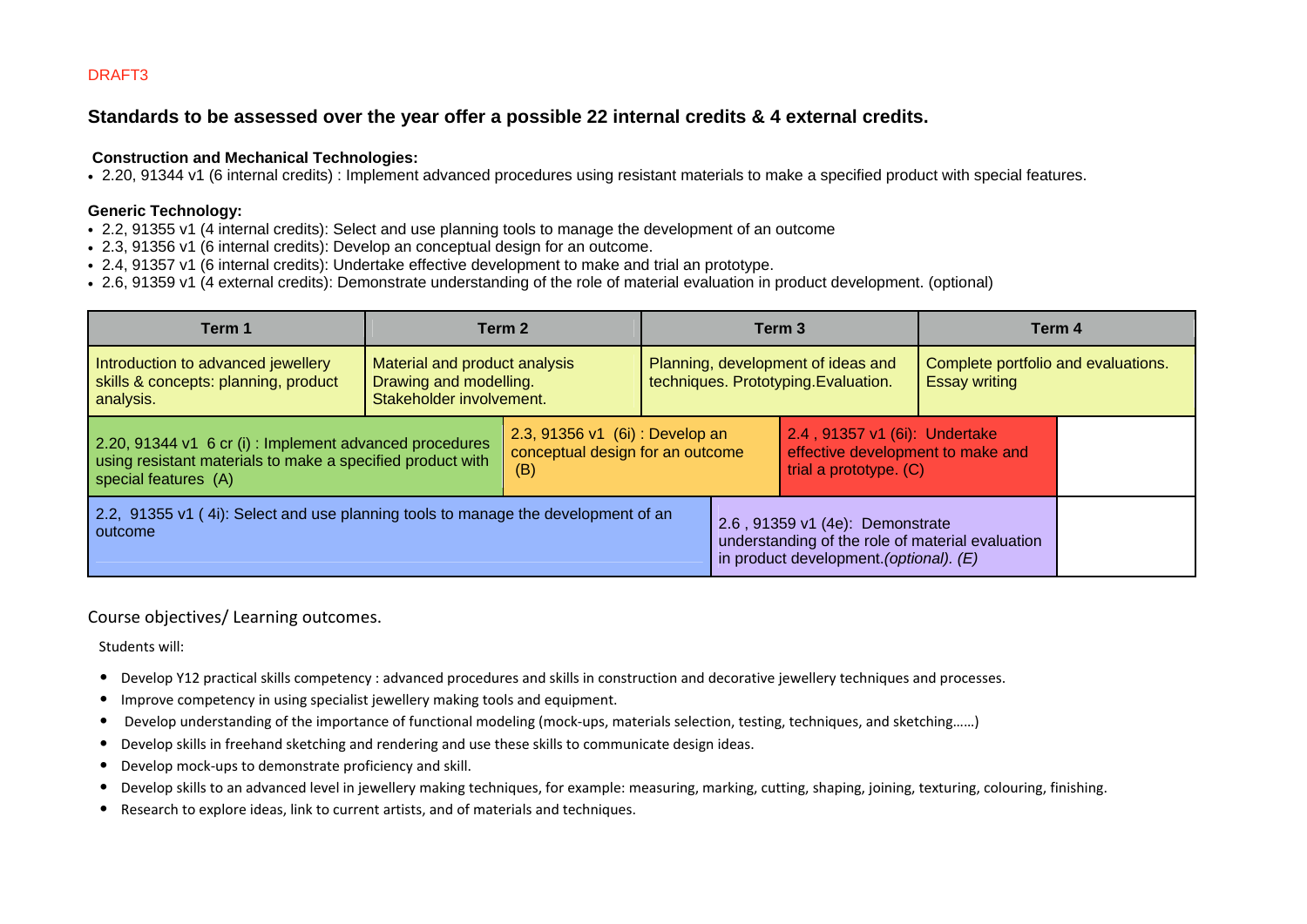- Develop skills in evaluation techniques to enable selection and use of appropriate resources through informed testing, trialing.
- $\bullet$ Develop communication skills and the ability to glean valuable information in partnership with stakeholders.
- •Undertake <sup>a</sup> range of self‐reflection and planning practices.
- •Develop an understanding of ergonomics related to jewellery and apply this to own outcome development.
- $\bullet$ **•** Demonstrate how testing has occurred and it's place in the development of ideas.
- $\bullet$ ● Produce a series of self-constructed final outcomes.
- Carry out <sup>a</sup> comprehensive evaluation process.

| <b>Key Competencies</b>                                                                                                                                                                                                                                                                                                                                                                                                                                                                                                                                                                                                                                                                                                                                                                                                                                                                          | <b>Values</b>                                                                                                                                                                                                                                                                                                                                                                                                                                                                                                                                                                                                                                                                                                                                                                                                                                                                                                                                                                                                                                                                                                                                                                                                                                                     | <b>Principles</b>                                                                                                                                                                                                                                                                                                                                                                                                                                                                                                                                                                                                                                                                                                                                                                                                                                                                                                                                                                                                                                                                                                                                                                                                                                                                                                                                                                                                                                                                                                                                                                                                                                                                                                                                    |
|--------------------------------------------------------------------------------------------------------------------------------------------------------------------------------------------------------------------------------------------------------------------------------------------------------------------------------------------------------------------------------------------------------------------------------------------------------------------------------------------------------------------------------------------------------------------------------------------------------------------------------------------------------------------------------------------------------------------------------------------------------------------------------------------------------------------------------------------------------------------------------------------------|-------------------------------------------------------------------------------------------------------------------------------------------------------------------------------------------------------------------------------------------------------------------------------------------------------------------------------------------------------------------------------------------------------------------------------------------------------------------------------------------------------------------------------------------------------------------------------------------------------------------------------------------------------------------------------------------------------------------------------------------------------------------------------------------------------------------------------------------------------------------------------------------------------------------------------------------------------------------------------------------------------------------------------------------------------------------------------------------------------------------------------------------------------------------------------------------------------------------------------------------------------------------|------------------------------------------------------------------------------------------------------------------------------------------------------------------------------------------------------------------------------------------------------------------------------------------------------------------------------------------------------------------------------------------------------------------------------------------------------------------------------------------------------------------------------------------------------------------------------------------------------------------------------------------------------------------------------------------------------------------------------------------------------------------------------------------------------------------------------------------------------------------------------------------------------------------------------------------------------------------------------------------------------------------------------------------------------------------------------------------------------------------------------------------------------------------------------------------------------------------------------------------------------------------------------------------------------------------------------------------------------------------------------------------------------------------------------------------------------------------------------------------------------------------------------------------------------------------------------------------------------------------------------------------------------------------------------------------------------------------------------------------------------|
| Thinking<br>Use creative, critical and meta-cognitive processes to make<br>sense of information, experiences and ideas. Develop intellectual<br>curiosity.<br>Using Language, symbols and text<br>Develop and apply understanding of symbols and texts. For<br>example, to be able to use symbols as metaphor, drawings to<br>communicate ideas, text to inform process.<br>Managing self<br>Develop reliability and initiative. Guide work through planning and<br>develop the resilience to persevere and achieve high standards.<br>Relating to others<br>Work cooperatively. Be open to feedback to develop own work,<br>and provide thoughtful feedback to others.<br><b>Participating and Contributing</b><br>Involve others in the development of outcomes - both within<br>school and the wider community. Become aware and responsive<br>to different peoples ideas, beliefs and needs. | <b>COASTAL</b><br>Co-operation: students will work along side each other, take<br>turns, help each other and offer positive feedback.<br><b>O</b> penness: students will listen and be considerate of others'<br>opinions and beliefs. They will be open to new ideas and ways of<br>doing things to inform the development of their own ideas.<br>Aroha: care for themselves, each other and the workspace. Be<br>honest, ethical and responsible.<br>Sustainability: Use planning to minimise waste. Recycle when<br>possible, and consider using recycled materials in projects.<br>develop awareness of sustainable design and work practice.<br>Tolerance: respect others. Tolerance leads to a calm and<br>productive work environment.<br>Accountability: students will be answerable to themselves, their<br>peers and school. There will not be a culture of excuses, rather a<br>"can do" attitude. Students will work to the best of their ability,<br>developing and improving skills, aiming at excellence.<br>Leading our learning: there is a strong student voice encouraged<br>in this subject. Students will take responsibility for their own<br>learning, meet deadlines, and use homework time to add breadth<br>to their classroom studies. | <b>High Expectations</b><br>Students will pursue excellence by developing skills through<br>practice. When learning new skills, perfection is rarely attained<br>first time, so refining and improvement is expected.<br><b>Treaty of Waitangi</b><br>Biculturalism is acknowledged through displays, developing links<br>to local Iwi and by bringing Maori design and techniques into the<br>kete of knowledge and skills available for the students to develop.<br><b>Cultural Diversity</b><br>Students will consider diversity by examining their own and<br>others' cultural beliefs through their research and development of<br>ideas.<br>Inclusion<br>All students will be supported to succeed, and the curriculum will<br>be modified to suit each individual so as to maximise their unique<br>potential.<br>Learning to Learn<br>Scaffolding will assist Students to give structure to their work, and<br>they will be encouraged to reflect and develop skills in planning<br>and evaluation.<br>Community engagement<br>Local experts will be sought out and invited in to school. Visits to<br>relevant galleries/ practitioners and educational institutions will be<br>arranged.<br>Coherence<br>There will be links to other subject areas which will be<br>emphasised, and students' study on other areas will be<br>encouraged to feed into their work within this course. For<br>example, science is applied in metalwork, art is an important<br>element in design.<br>Future focus<br>Technology and in particular jewellery will be explored within the<br>context of time. New innovations will be discussed and explored.<br>Future education and training opportunities will be explored with<br>the careers department. |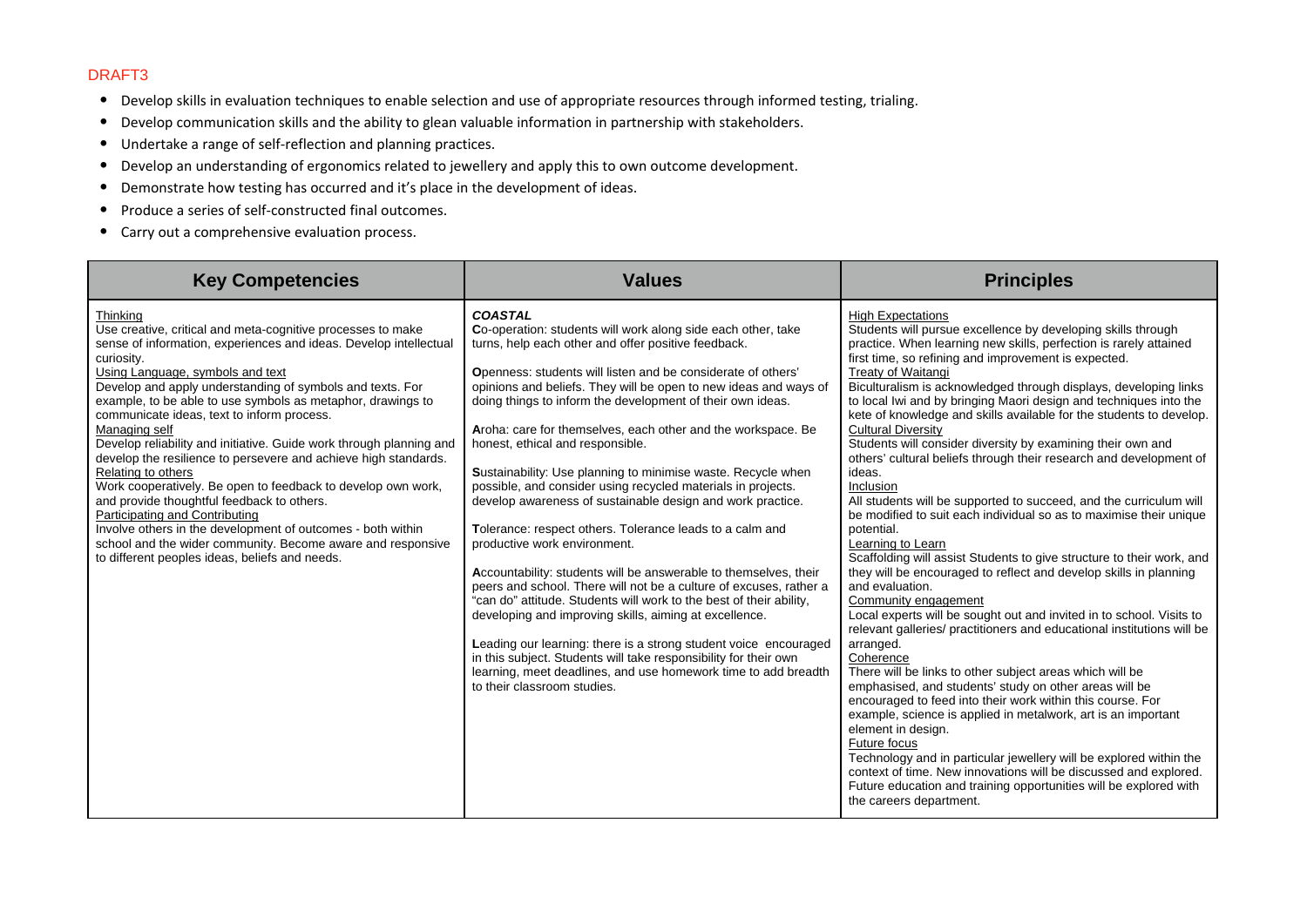## **Assessment opportunities**

#### Self:

- $\overline{\phantom{a}}$  Daily reflection, evaluation and "what next" planning noted in sketch book.
- Fortnightly evaluation of progress.

#### Formative:

- Teacher observation, discussions, feedback & feed-forward weekly.
- Teacher notes and photographs of progress.
- Student will maintain visual diary and develop portfolio at the same time as developing practical work
- Group "critiques" where work will be on display and discussed positively with other students. Held at key stages of project development.
- Mock-ups demonstrating technical learning of skills and techniques prior to completing outcome (A) for summative assessment for (2.20) and the development and trial of an outcome (C) for AS 91357 (2.4)
- Reflection and evaluation of planning tools used throughout for AS 91355 (2.2).

#### Summative

Students will submit: One outcome that is teacher led (A), A conceptual design for a piece of jewellery/small artifact (B) and a prototype of that conceptual design (final piece). All design work will be submitted in a format that best demonstrates the students' progress as below.( Students may create other means of presentation on consultation with their teacher. For example, a Blog, video, powerpoint, or a mix of these to demonstrate their technological practice):

- All mock-ups/ models, samples, technical test pieces.
- **Outcome (A)** that has been implemented for AS 91344 v1 (2.20) the design and specifications will be agreed by the teacher and student prior to manufacture and will be carried out after formative examples have been completed to demonstrate the students ability to succeed.
- Evidence of *all planning*, including research and stakeholder conversations.( AS91355 v1 2.2)(D)
- Photographs annotated demonstrating student practice.
- *Portfolio* that will demonstrate Technological Practice that demonstrates the development of a conceptual design for an outcome (B) for AS 91356 (2.3).
- *Visual Diary* that will include drawings and visual research, planning notes and reflections from class.
- A prototype (C) of the conceptual idea (B) with evidence of the trialling, stakeholder communications and evaluation for "Undertake effective development to make and trial a prototype (AS 91357 v1 2.4)". (C)
- *A written report* that demonstrates understanding of the role of material evaluation in product development.*(optional). (E)*

| Subject cross curriculum links                                                                                                           | <b>Community links</b>                                                                                                                                                                                                                                                                                                                                                                                                                                                             | <b>Resources</b>                                                                                                                                                                                                                                                                                                                                                                                                                                                                                                                                                                                             |
|------------------------------------------------------------------------------------------------------------------------------------------|------------------------------------------------------------------------------------------------------------------------------------------------------------------------------------------------------------------------------------------------------------------------------------------------------------------------------------------------------------------------------------------------------------------------------------------------------------------------------------|--------------------------------------------------------------------------------------------------------------------------------------------------------------------------------------------------------------------------------------------------------------------------------------------------------------------------------------------------------------------------------------------------------------------------------------------------------------------------------------------------------------------------------------------------------------------------------------------------------------|
| Science<br>• Graphics<br>$\bullet$ Art<br>• Mathematics<br>$\bullet$ English<br>• Sustainability<br>• Social Studies<br>$\bullet$ Te Reo | • Local jewellery manufacturers<br>• Local applied artists<br>• Local art/design stores and galleries<br>• Local Iwi with skills such as carving, weaving<br>• Local museums/libraries<br>• Art in the community<br>Local manufacturers and businesses such as metal<br>workshops, CNC workshops<br>Professional jewellery trades eg Regal Castings in Auckland<br>for silver casting/supply of tools, materials and advice.<br>• Tertiary Jewellery Design Institutions - visits. | Jewellery making equipment.<br>Teacher topic ring-binder,<br>Class displays, current/ historical exemplars, break down of<br>techniques/processes.<br>Examples of work in progress and finished work.<br>Student project quide.<br>• A3 portfolio, sketch book and drawing equipment<br>• Class camera/ video.<br>• Power-points - will be project& teacher specific, e.g. freehand<br>sketching and sketchbook examples; Contemporary New<br>Zealand Jewellers; Designs and Techniques<br>• Websites, you-tube.<br>• Jewellery manufacturing books -<br>• Well lit Display Case.<br>• Internet<br>• Library |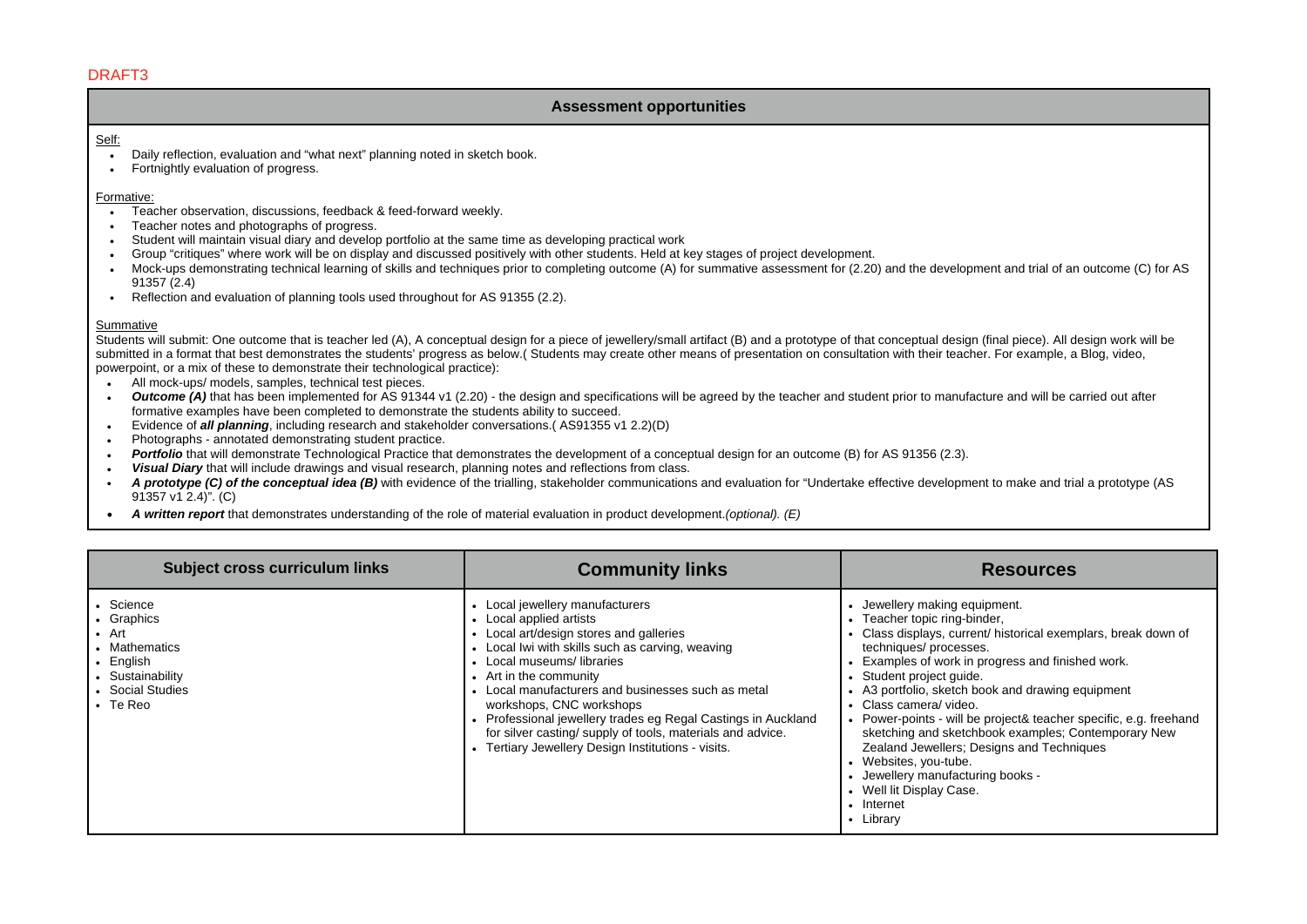## **Learning Activities Overview - evidence towards AS91344 v1 (2.20)**

Implement advanced procedures using resistant materials to make a specified product with special features (A)

## Initial Research Activities

This is to establish prior knowledge, and for students to understand the requirements of the course. This will be both theoretical and practical work.

- · Research jewellery, uses, features, function. Ergonomics/aesthetics. What is important in a successful jewellery outcome?
- · Teach and use specialist vocabulary. eg, anneal, pickle, solder, quench,bezel, findings, cabouchon, carat, alloy, chase, etch....
- · Examine existing solutions discuss the step up from level 1 skills and techniques to those that will be at a level to allow students to be assessed at level 2.
- · Materials examination. Identifying material properties and environmental and economical factors for designing an item of jewellery. Discuss link between properties of materials and design& manufacture. eg what materials can be worked together: constraints.

## Initial Research and skill development Activities:

- · Teach about economy of time, materials, effort, accuracy, and how students will develop independence before manufacturing the assessment outcome.
- · Teach, and develop trialing, selecting materials / techniques: e.g. Teacher demonstration then student practice and testing techniques & skills through a series of "test pieces".
- · Revise the manufacture of a simple textured ring and the use of piercing saw and of surface treatments (L1). Discuss step up to Level 2.
- · Teach silver soldering of complex shapes (use of different solders, order of construction) and extend to the creation of a hollow pierced form (practice piece).
- · Teach how to manufacture a simple cabouchon bezel.
- · Teach how to make a simple catch mechanism for a brooch or findings for a pendant. Students must make examples and practice soldering techniques.
- · Revise surface transformations eg chasing, etching,.
- · Revise and practice finishing: eg polishing, burnishing, patination
- · Develop knowledge of aesthetics and ergonomics relating to jewellery.

## **Assessment Activity : AS 91344 v1 (2.20), 6 credits**

Provide a range of options for the student to choose from to manufacture an outcome to set specifications. The detail in the specifications may be changed only on consultation with the teacher to ensure that advanced special features exist. Context will depend on teacher & student negotiation. Examples could be:

- · Make a hollow form pendant/brooch which has manufactured fittings, and surface details such as texturing from chasing/etching/soldered details
- Make a ring that has more that one material and a series of joining processes (eg, bezel set stone/shell/glass) or 3D construction
- Students manufacture said product strictly adhering to the specifications that include two special features.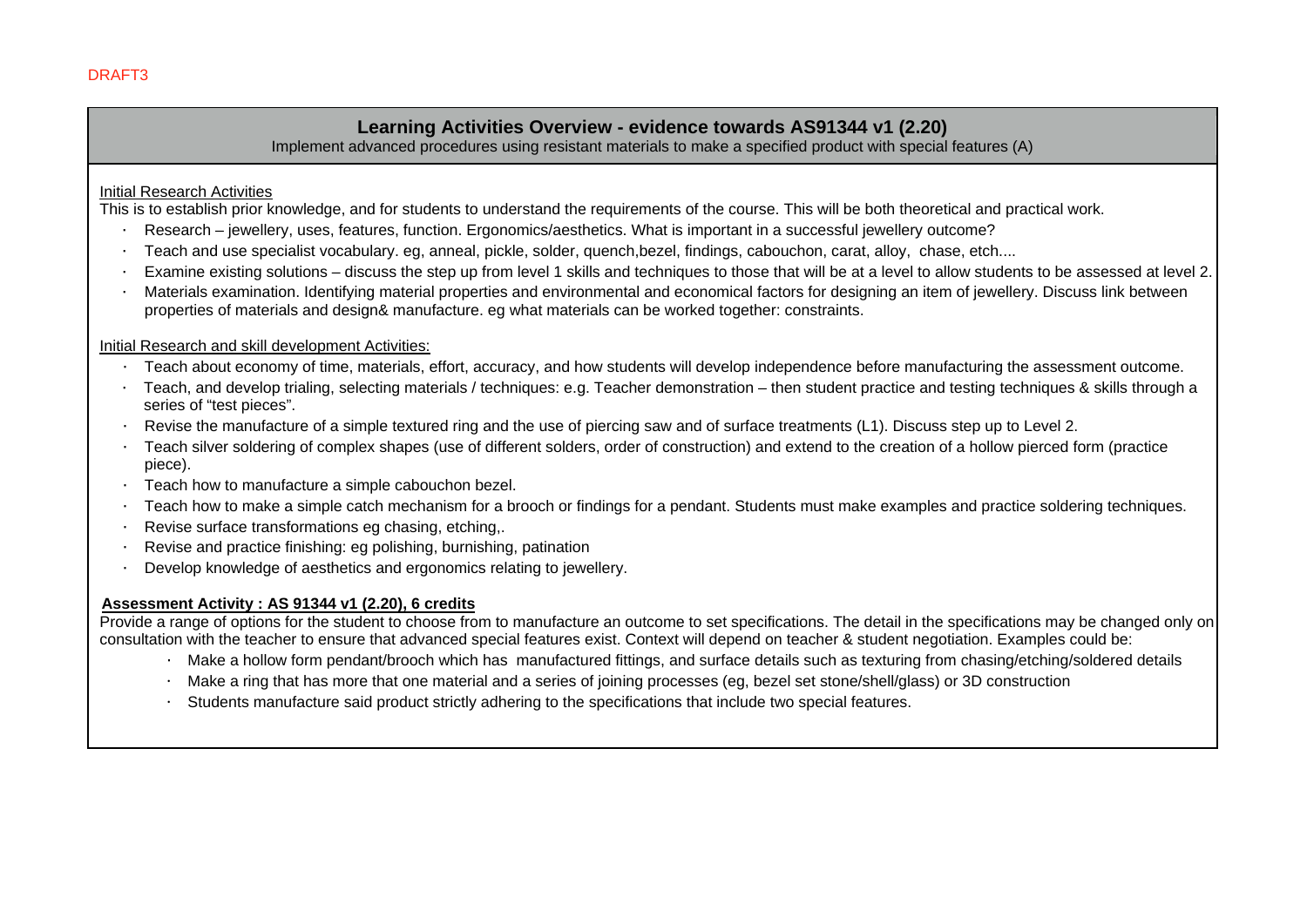## · **Learning Activities Overview:**

- · 2.2, 91355 v1 (4 internal credits) : Select and use planning tools to manage the development of an outcome
- · 2.3, 91356 v1 (6 internal credits): Develop an conceptual design for an outcome.
- · 2.4, 91357 v1 (6 internal credits): Undertake effective development to make and trial an prototype.
- · 2.6, 91359 v1 (4 external credits): Demonstrate understanding of the role of material evaluation in product development. (optional)

Overview: This is an extended unit of work that includes elements from all three curriculum strands: Technological Practice, Technological Knowledge, and Nature of Technology. The focus is to develop a *conceptual design* for an outcome, which will then be developed into a *prototype*. The *planning and project management* strategies undertaken will be assessed. The research and development offers students the opportunity to submit evidence for the external assessment at the end of the year.

#### Planning for Planning for Practice

- Review planning tools, class activities to teach these so that students can evaluate them to choose appropriate planning tools for their projects. May include but are not limited to: brainstorms, mind maps, idea banks, reflective journals and scrap books, plans of action. Gantt charts, flow diagrams, spread sheets, databases,
- Explore and evaluate examples of planning in different contexts eg student lives, school administration, mentors or practicing artist/makers, manufacturing industries.
- Reflect on the planning for the first unit of work (2.20): what worked/ did not work- how to use what worked and reject what didn't.
- Establish workable format for students to follow for the remainder of the year. Need to document all work so create templates to suit.
- Set over-all time frame and review points. Teach about flexibility and modification in planning informed by regular reviews.
- Teach about step ups from level 1 to level 2 and from Achieved to Merit to Excellence.

#### Concept Development

- Teach where development of a conceptual design stops and the development of a prototype starts.
- Discuss the brief, use planning tools to generate ideas.
- Look at existing practitioner work. Make a distinction between their concept design and development.
- Research and Analyse existing examples of jewellery/ small artifacts, relate to society, function, aesthetics, ergonomics...
- Identify stakeholders and how to use their feedback to develop ideas.
- Develop more technical skills to inform work -this will depend on the teachers' skills and student's needs. For example, introduce enamelling, casting techniques, carving, inlay as distinct elements.
- Use drawing, photography, mock-ups, models, test pieces to generate ideas for solutions to address the brief.
- Teach what "functional modelling" is and use to evaluate ideas. How does this link to "technical feasibility"?
- Teach what "fit for purpose", and "social acceptability" mean.
- Students will work on producing ideas in a sketch book/ portfolio/ practical examples. These must be evaluated by the student and stakeholders, and teacher.
- Students will produce a concept for an outcome, and explain how it will be fit for purpose and address the brief and specifications.

## Development of Prototype

Using the concept above, or a concept provided by the teacher students will develop the concept and produce a prototype. This will involve trialing and evaluation of materials and techniques, regular stakeholder consultation and demonstrating correct Codes of Practice in the manufacture of all work.

- Teach what development is use examples from existing practitioners. Look at "Collections" for example, how a fashion or jewellery designer will have a range of related works from one concept.
- Build technical skills as required ensuring that "advanced" skills are included.